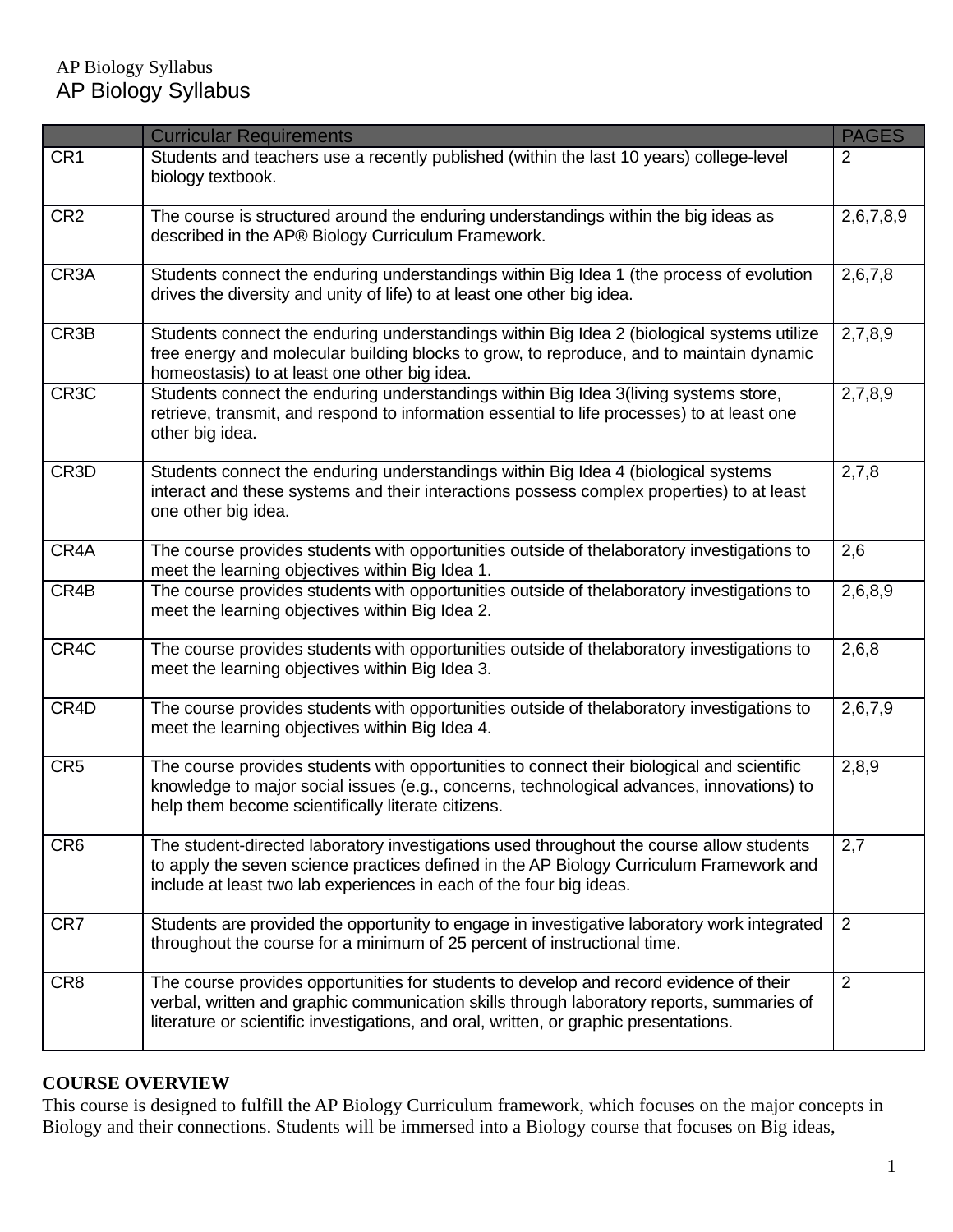enduring understanding as well as essential knowledge of the biological world. The big ideas will be spiraled throughout the curriculum and giving students the ability to see scientific objectives throughout the course. Scientific inquiry will be implemented so that students can be immersed into a scientific world researching topics essential to know in Biology. Students through research will then have a deeper knowledge as well as understanding of Biology.

#### **TEXTBOOK/RESOURCES**

Campbell, Biology 9<sup>th</sup> edition. Mastering Biology. AP investigative labs: an Inquiry Based Approach. 12 AP labs through college board. AP Test Prep Series Workbook AP Biology by Fred W. Holtzclaw and Theresa Knapp Holtzclaw. Lab Bench. **CR1**

#### **TEACHING STRATEGIES**

AP Biology is structured around four Big ideas (Evolution, Energy Processes, Information, and Interactions) described in the Curriculum Framework, which encompass the core scientific principles, theories, and processes governing living organisms and biological systems. At least one of the Big ideas will be incorporated in every lesson throughout the course. **[CR2]** Because evolution is the foundation upon which the entire course is based, it will be referenced throughout the entire course, and science as a process will be woven throughout both the investigations and the class activities outside of the investigations.

Students will be given a copy of the big ideas and enduring understandings to self-monitor mastery of these major organizing tools. The big ideas and enduring understandings will be posted in the room. As connections are made across the big ideas, students will begin to understand the interrelatedness between the big ideas and enduring understandings, as the course progresses. The learning objectives will be used as a guide to build the rest of the class discussions. Students will be given guided reading to help them understand the textbook.

Students begin each unit with a list of enduring understandings and big ideas to guide them throughout the main points of the unit and to frame students' class notes. Students are encouraged to add to these notes during class discussions, listing all of their questions that arise as the class discusses each topic. Class discussions may be based on animations from various sources (textbook, CDs, Internet, etc.) to help the students visualize what they have read. Quizzes are interspersed throughout the unit and inform how instruction may need to be adjusted to improve student learning. **CR2, CR3A, CR3B, CR3C, CR3D, CR4A, CR4B, CR4C, CR4D, CR5**

#### **INVESTIGATIVE COMPONENT**

Laboratory investigations make up a minimum of 25% of instructional time. **[CR7]** Students will conduct a minimum of eight inquiry-based investigations (two per Big idea). **[CR6]** Supplemental labs and activities are also used to widen the range of topics covered in a hands-on, discovery mode. By undertaking a variety of investigations throughout the course, all seven science practice skills will be used by students on a regular basis with a goal of leading students toward open inquiry investigations. The science practice skills need to be honed over the entire course and reinforced through opportunities to make observations, ask questions based on those observations, and investigate their own questions both in and out of the designated lab times. It is critical for me, as an instructor, to help students discover how the biological world works as we know it--and to learn how to investigate the biological world that is still unknown. That is why the investigations are a key to this entire course.

Students will maintain a written record (lab notebook) of investigations conducted. In addition, they will be asked for the following throughout the course: **[CR8]**

 $\triangleright$  • Formal lab report that emphasizes the development and testing of a hypothesis, the ability to organize collected data, and the ability to analyze and clearly discuss the results.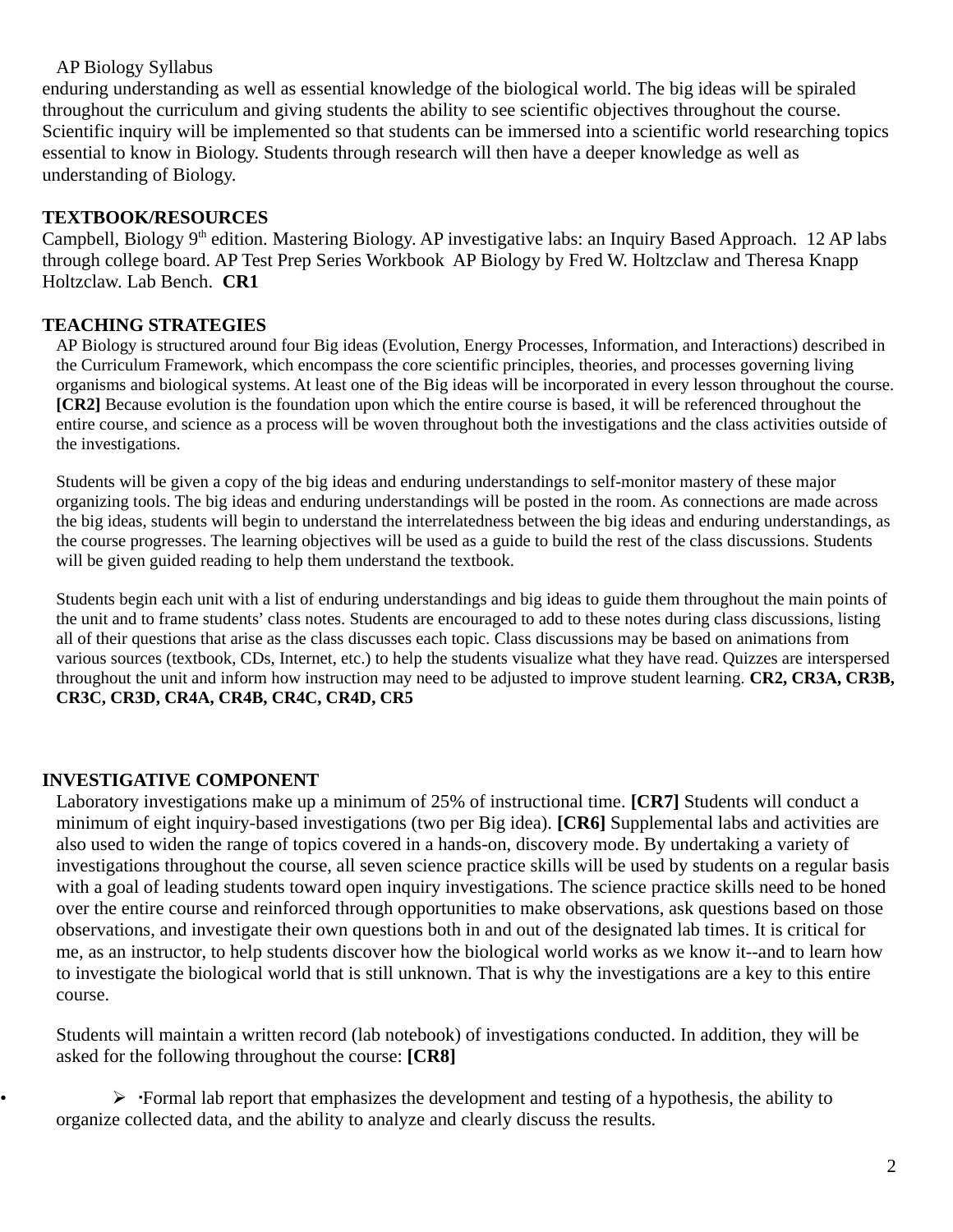$\triangleright$  • Poster presentations (create poster with main investigation components; present to small groups or whole class; field questions).

•  $\triangleright$  Self-assessments of their ability to work in group investigations that will often be conducted in teams of 2 or 3 in order for students to develop group skills and learn the importance of collaboration among scientists.

### **COURSE SCHEDULE**

The following table describes how the enduring understandings/essential knowledge statements, learning objectives and seven science practices are the focus of each unit within the course. Due to the reduction in required content for AP Biology, all sections of each chapter will not be covered and/or may be used for reference as needed. The outlined timeline is approximate. Assignments include many ways to meet the objectives (worksheets, readings, dry labs, wet labs, Free Response writing, projects, etc.), and a few of these activities have been elaborated upon in order to fully demonstrate the incorporation of curricular requirements. These assignments connect biological content across big ideas.

### **UNITS AND ACTIVITIES**

| UNITS AND ACTIVITIES<br><b>BIG IDEAS/SCIENCE</b><br><b>PRACTICES MATRIX</b> | 1.<br>Use<br>repr<br>esen<br>tatio<br>$\mathbf n$<br>and<br>mod<br>els | 2.<br>Us<br>e<br>ma<br>the<br>ma<br>tic<br><sub>S</sub> | 3.<br>En<br>ga<br>ge<br>in<br>sci<br>ent<br>ific<br>qu<br>est<br>ion<br>ing | 4.<br>Pla<br>$\mathbf n$<br>an<br>$\mathbf d$<br>im<br>ple<br>me<br>nt<br>dat<br>$\overline{a}$<br>col<br>lec<br>tio<br>$\mathbf n$<br>str<br>ate<br>gie<br>S | 5.<br>Per<br>for<br>m<br>dat<br>a<br>an<br>aly<br>sis<br>$\&$<br>ev<br>alu<br>ati<br>on<br>of<br>evi<br>de<br>nc<br>e | 6.<br>W<br>ork<br>wit<br>$\mathbf h$<br>sci<br>ent<br>ific<br>ex<br>pla<br>nat<br>ion<br>s/t<br>he<br>ori<br>es | 7.<br>Co<br>nn<br>ect<br>an<br>$\mathbf{d}$<br>rel<br>ate<br>$\rm{kn}$<br>$\overline{\text{OW}}$<br>led<br>ge | $\mathbf{B}$<br><b>BIG</b><br><b>IDE</b><br>A2:<br>G<br><b>ENE</b><br><b>RGY</b><br><b>PRO</b><br>$\mathbb D$<br>E<br><b>CES</b><br><b>SES</b><br>$\mathbf{A}$<br>ヰ | <b>BIG</b><br><b>IDEAIDEA4:</b><br>3:<br><b>INFO ONS</b><br><b>RMAT</b><br><b>ION</b> | <b>BIG</b><br><b>INTERACTI</b> |
|-----------------------------------------------------------------------------|------------------------------------------------------------------------|---------------------------------------------------------|-----------------------------------------------------------------------------|---------------------------------------------------------------------------------------------------------------------------------------------------------------|-----------------------------------------------------------------------------------------------------------------------|-----------------------------------------------------------------------------------------------------------------|---------------------------------------------------------------------------------------------------------------|---------------------------------------------------------------------------------------------------------------------------------------------------------------------|---------------------------------------------------------------------------------------|--------------------------------|
| UNIT 1: INTRODUCTION/SCIENTIFIC METHOD                                      |                                                                        |                                                         |                                                                             |                                                                                                                                                               |                                                                                                                       |                                                                                                                 |                                                                                                               |                                                                                                                                                                     | $\boldsymbol{X}$                                                                      |                                |
| <b>SAFETY LECTURE</b><br><b>Stream Team Inquiry</b>                         | $\mathbf X$                                                            | X                                                       | $\boldsymbol{X}$                                                            | $\boldsymbol{X}$                                                                                                                                              | X                                                                                                                     | X                                                                                                               | $\boldsymbol{X}$                                                                                              | $\overline{X}X$<br>$\overline{X}X$                                                                                                                                  | $\mathbf X$                                                                           | X<br>$\overline{X}$            |
| 16s ribosomal DNA                                                           | $\boldsymbol{X}$                                                       | $\boldsymbol{X}$                                        | $\boldsymbol{X}$                                                            | X                                                                                                                                                             | $\mathbf X$                                                                                                           | $\boldsymbol{X}$                                                                                                | $\mathbf X$                                                                                                   |                                                                                                                                                                     |                                                                                       | $\boldsymbol{X}$               |
| extraction investigation of                                                 |                                                                        |                                                         |                                                                             |                                                                                                                                                               |                                                                                                                       |                                                                                                                 |                                                                                                               |                                                                                                                                                                     |                                                                                       |                                |
| bacterial types in stream                                                   |                                                                        |                                                         |                                                                             |                                                                                                                                                               |                                                                                                                       |                                                                                                                 |                                                                                                               |                                                                                                                                                                     |                                                                                       |                                |
| Can you design a test for                                                   |                                                                        |                                                         | X                                                                           | X                                                                                                                                                             | X                                                                                                                     | X                                                                                                               | X                                                                                                             | $\bm{X}$                                                                                                                                                            |                                                                                       | X                              |
| pollutants such as estrogen                                                 |                                                                        |                                                         |                                                                             |                                                                                                                                                               |                                                                                                                       |                                                                                                                 |                                                                                                               |                                                                                                                                                                     |                                                                                       |                                |
| or giardia detection in a                                                   |                                                                        |                                                         |                                                                             |                                                                                                                                                               |                                                                                                                       |                                                                                                                 |                                                                                                               |                                                                                                                                                                     |                                                                                       |                                |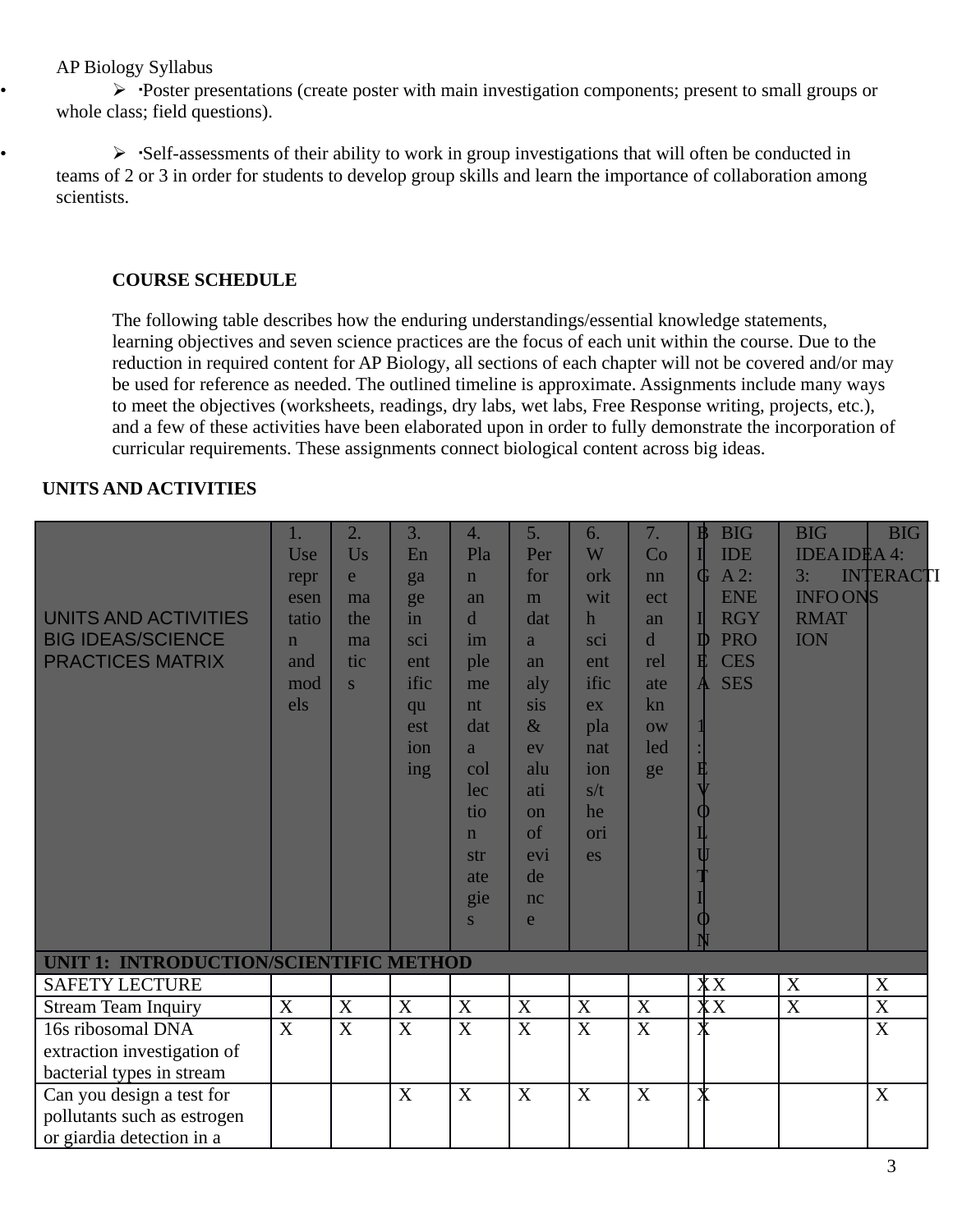AP Biology Syllabus

| stream?                                                                |                         |                       |                         |                         |                           |                         |                         |                   |                           |                         |
|------------------------------------------------------------------------|-------------------------|-----------------------|-------------------------|-------------------------|---------------------------|-------------------------|-------------------------|-------------------|---------------------------|-------------------------|
| UNIT 2: EVOLUTIONARY BIOLOGY AND DIVERSITY                             |                         |                       |                         |                         |                           |                         |                         |                   |                           |                         |
| <b>Natural Selection kit</b>                                           | X                       |                       |                         |                         | X                         | X                       | X                       | ∦                 |                           | X                       |
| <b>Simulating Darwinian</b>                                            |                         |                       |                         |                         |                           |                         |                         |                   | $\mathbf X$               |                         |
| Theory                                                                 |                         |                       |                         |                         |                           |                         |                         |                   |                           |                         |
| mtDNA analysis                                                         | $\mathbf X$             | $\mathbf X$           | $\mathbf X$             | $\mathbf X$             | $\mathbf X$               | $\mathbf X$             | $\boldsymbol{X}$        | ≸                 | $\mathbf X$               |                         |
| <b>Blast</b>                                                           | $\overline{\text{X}}$   | X                     | $\overline{X}$          | X                       | X                         | X                       | $\overline{X}$          | $\pmb{\c}$        | $\overline{X}$            |                         |
| <b>Population Genetics and</b>                                         | $\overline{X}$          | $\overline{X}$        | $\overline{X}$          | $\mathbf X$             | $\overline{X}$            | X                       | $\overline{X}$          |                   | X                         |                         |
| <b>Evolution Kit</b>                                                   |                         |                       |                         |                         |                           |                         |                         |                   |                           |                         |
| Movie: What Darwin never                                               |                         |                       | $\boldsymbol{X}$        |                         |                           |                         | X                       | ∦                 | $\mathbf X$               | X                       |
| knew                                                                   |                         |                       |                         |                         |                           |                         |                         |                   |                           |                         |
| Jelly bean genetics/Goldfish                                           | X                       | X                     | X                       | X                       | X                         | X                       | X                       |                   | $\boldsymbol{\mathrm{X}}$ |                         |
| lab Allelic frequency                                                  |                         |                       |                         |                         |                           |                         |                         |                   |                           |                         |
| Gram Staining and                                                      |                         | $\mathbf X$           | $\mathbf X$             | $\mathbf X$             | X                         | X                       | $\boldsymbol{X}$        | $\bm{x}$          | $\mathbf X$               | X                       |
| <b>Microbiology Forensics</b>                                          |                         |                       |                         |                         |                           |                         |                         |                   |                           |                         |
| mtDNA analysis drawing                                                 | $\boldsymbol{X}$        | $\mathbf X$           | $\mathbf X$             | $\mathbf X$             | $\mathbf X$               | X                       | $\mathbf X$             | ≸                 | $\boldsymbol{\mathrm{X}}$ |                         |
| phylogenetic trees                                                     |                         |                       |                         |                         |                           |                         |                         |                   |                           |                         |
| Origin of Life kit                                                     | X                       | $\mathbf X$           | X                       | $\mathbf X$             | X                         | X                       | X                       | X X               |                           |                         |
| Artificial selection lab                                               | $\overline{X}$          |                       | $\overline{\text{X}}$   | $\overline{\mathbf{X}}$ | $\overline{\text{X}}$     | X                       | $\overline{\text{X}}$   |                   | $\mathbf X$               |                         |
| Macromolecule lab                                                      | $\overline{\text{X}}$   |                       | $\overline{\text{X}}$   |                         |                           |                         |                         | X                 |                           |                         |
| Condensation/Dehydration                                               | $\overline{\text{X}}$   |                       | $\overline{\text{X}}$   |                         |                           |                         |                         | $\mathbf X$       |                           |                         |
| rummy card game                                                        |                         |                       |                         |                         |                           |                         |                         |                   |                           |                         |
| <b>UNIT 3: ECOLOGY/ANIMAL BEHAVIOR</b>                                 |                         |                       |                         |                         |                           |                         |                         |                   |                           |                         |
| Primary productivity                                                   | X                       | X                     | $\mathbf X$             | X                       | X                         | X                       | X                       | $\overline{X}X$   |                           | X                       |
| Mark and Recapture                                                     | $\overline{\mathbf{X}}$ | $\overline{\text{X}}$ | $\overline{\text{X}}$   | $\overline{\text{X}}$   | $\overline{\text{X}}$     | $\overline{\text{X}}$   | $\overline{\text{X}}$   |                   |                           | $\overline{\text{X}}$   |
| Quadrat sampling                                                       | $\mathbf X$             | $\mathbf X$           | X                       | X                       | $\boldsymbol{\mathrm{X}}$ | $\mathbf X$             | X                       |                   |                           | X                       |
| <b>Ecology Inquiry Kit</b>                                             |                         |                       | $\overline{\mathrm{x}}$ | $\overline{\mathrm{X}}$ | $\overline{\mathrm{X}}$   | $\overline{\mathrm{x}}$ | $\overline{\mathrm{x}}$ |                   |                           | $\overline{\mathrm{x}}$ |
| <b>Energy Dynamics</b>                                                 | $\mathbf X$             | $\mathbf X$           | $\overline{\mathbf{X}}$ | $\overline{\mathbf{X}}$ | $\overline{\text{X}}$     | $\overline{\text{X}}$   | $\overline{\text{X}}$   | XХ                |                           | $\overline{\text{X}}$   |
| Species interaction                                                    |                         |                       | $\overline{\text{X}}$   | $\overline{X}$          | $\overline{X}$            | X                       | $\overline{X}$          |                   |                           | X                       |
| Animal behavior lab                                                    | $\boldsymbol{X}$        |                       | X                       | $\boldsymbol{X}$        | X                         | X                       | X                       | $\pmb{\c}$        |                           | X                       |
| <b>HHMI- Global Change</b>                                             |                         |                       | $\overline{\text{X}}$   |                         |                           |                         | $\overline{\text{X}}$   |                   |                           | X                       |
| UNIT 4: INTRODUCTION TO HOMEOSTASIS AND RESPONSE TO ENVIRONMENT        |                         |                       |                         |                         |                           |                         |                         |                   |                           |                         |
| <b>Osmosis and Diffusion</b>                                           |                         |                       | X                       | X                       | X                         | X                       | X                       | X                 |                           |                         |
| Cell size and the rate of                                              | $\boldsymbol{X}$        |                       | $\mathbf X$             | X                       | $\mathbf X$               | X                       | X                       | X                 |                           |                         |
| diffusion                                                              |                         |                       |                         |                         |                           |                         |                         |                   |                           |                         |
| Biorad Biofuel Enzyme Lab                                              | $\mathbf X$             |                       | $\mathbf X$             | X                       | $\mathbf X$               | $\mathbf X$             | $\mathbf X$             | $\overline{X}X$   |                           | $\mathbf X$             |
| Toothpickase                                                           | $\overline{\text{X}}$   |                       |                         |                         |                           |                         |                         |                   |                           |                         |
| <b>Enzyme Catalysis</b>                                                | $\boldsymbol{X}$        |                       | X                       | X                       | X                         | X                       | X                       | X                 | X                         |                         |
|                                                                        |                         |                       |                         |                         |                           |                         |                         |                   |                           |                         |
|                                                                        |                         |                       |                         |                         |                           |                         |                         |                   |                           |                         |
| UNIT 5: CELL PROCESSES/CONNECTIONS: RESPIRATION AND ANIMAL HOMEOSTASIS |                         |                       |                         |                         |                           |                         |                         |                   |                           |                         |
| Cell Respiration using plants                                          | X                       | X                     | X                       | X                       | X                         | X                       | X                       | $\bf{X}$          | X                         |                         |
| and crickets                                                           |                         |                       |                         |                         |                           |                         |                         |                   |                           |                         |
| Immunology                                                             | $\mathbf X$             |                       | $\mathbf X$             |                         |                           |                         |                         |                   | $\mathbf X$               |                         |
| Heart lab investigating heart                                          | $\overline{\mathbf{X}}$ | X                     | $\overline{\text{X}}$   | X                       | X                         | X                       | X                       | $\overline{X}X$   | $\overline{\text{X}}$     |                         |
| rate and blood pressure                                                |                         |                       |                         |                         |                           |                         |                         |                   |                           |                         |
| Brain caps                                                             | $\boldsymbol{X}$        |                       |                         |                         |                           |                         |                         |                   | $\mathbf X$               |                         |
| Antibody diversity                                                     | $\mathbf X$             |                       | X                       |                         |                           |                         | X                       | $\bm{\mathsf{X}}$ | $\boldsymbol{\mathrm{X}}$ |                         |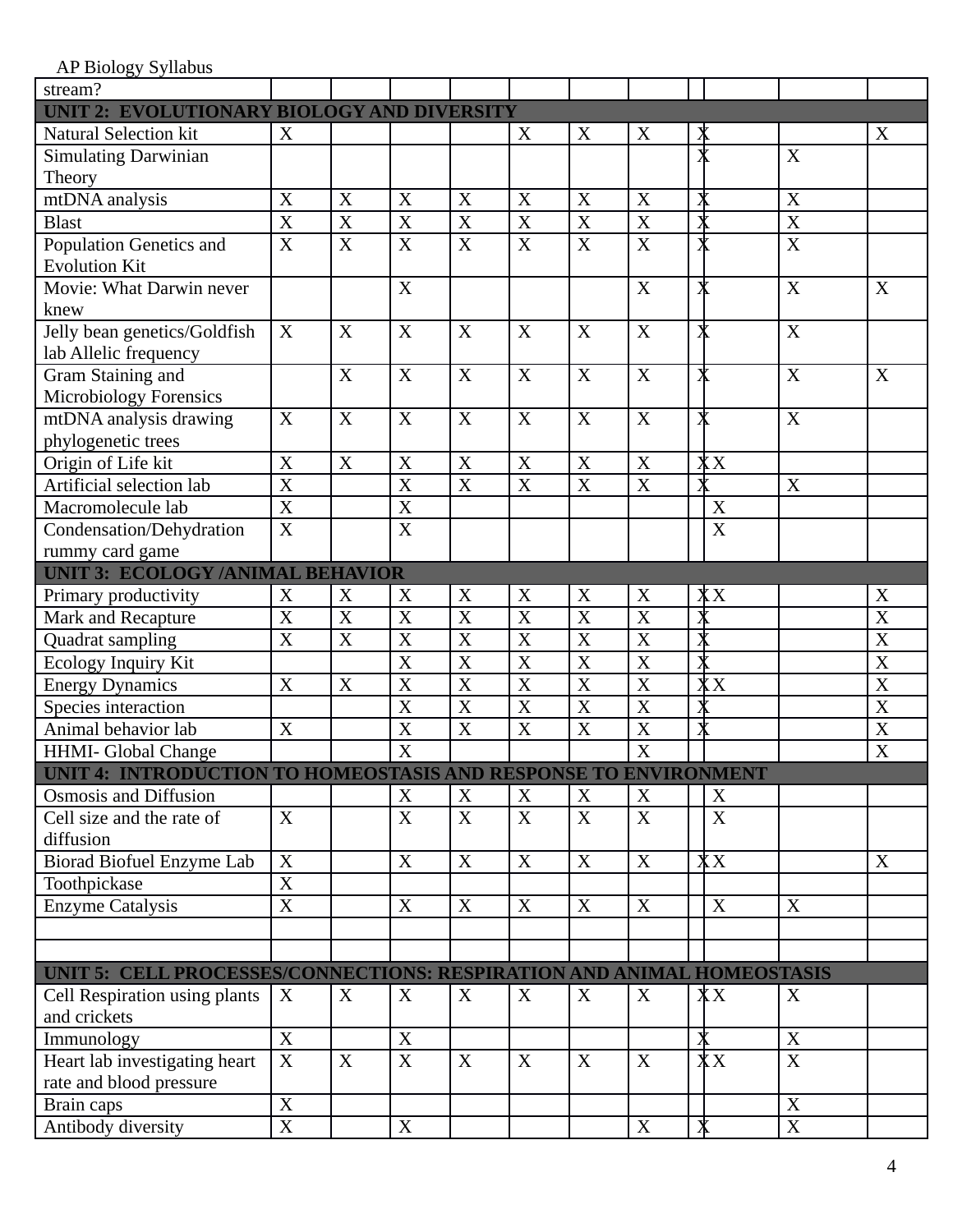| UNIT 6: CELL PROCESSES/CONNECTIONS: PHOTOSYNTHESIS AND PLANT HOMEOSTASIS |                       |                  |                       |                  |                       |                       |                       |                         |                           |                  |
|--------------------------------------------------------------------------|-----------------------|------------------|-----------------------|------------------|-----------------------|-----------------------|-----------------------|-------------------------|---------------------------|------------------|
| Photosynthesis student leaf                                              | X                     | X                | X                     | X                | X                     | X                     | X                     | $\overline{X}X$         |                           | X                |
| races                                                                    |                       |                  |                       |                  |                       |                       |                       |                         |                           |                  |
| Photosynthesis DIPP                                                      | $\mathbf X$           |                  | $\mathbf X$           |                  | $\mathbf X$           | $\mathbf X$           | $\mathbf X$           | $\overline{X}X$         |                           | $\boldsymbol{X}$ |
| Photosynthesis                                                           | $\overline{\text{X}}$ |                  | $\overline{\text{X}}$ |                  | $\overline{\text{X}}$ | $\overline{\text{X}}$ | $\overline{\text{X}}$ | $\overline{XX}$         |                           | $\overline{X}$   |
| Chromatography                                                           |                       |                  |                       |                  |                       |                       |                       |                         |                           |                  |
| Angiosperm development                                                   | $\boldsymbol{X}$      | X                | $\boldsymbol{X}$      | X                | X                     | $\mathbf X$           | $\boldsymbol{X}$      | $\overline{X}X$         |                           | $\boldsymbol{X}$ |
| and Wisconsin fast plant                                                 |                       |                  |                       |                  |                       |                       |                       |                         |                           |                  |
| inquiry                                                                  |                       |                  |                       |                  |                       |                       |                       |                         |                           |                  |
| Pilobolus investigating                                                  | $\boldsymbol{X}$      |                  | $\boldsymbol{X}$      | $\boldsymbol{X}$ | X                     | X                     | $\boldsymbol{X}$      | $\pmb{\mathsf{X}}$      |                           | X                |
| tropisms.                                                                |                       |                  |                       |                  |                       |                       |                       |                         |                           |                  |
| Are you eating GMO corn?                                                 | $\boldsymbol{X}$      |                  | X                     | X                | X                     | $\mathbf X$           | X                     | ₮                       | $\boldsymbol{X}$          | X                |
| <b>Plant Hormone Inquiry</b>                                             |                       |                  |                       |                  |                       |                       |                       |                         |                           |                  |
| Lettuce Hormone interaction                                              | X                     |                  | X                     | X                | X                     | X                     | X                     | $\pmb{\mathsf{X}}$      | $\mathbf X$               | X                |
| inquiry                                                                  |                       |                  |                       |                  |                       |                       |                       |                         |                           |                  |
| <b>Transpiration lab</b>                                                 | X                     | X                | $\boldsymbol{X}$      | $\boldsymbol{X}$ | $\mathbf X$           | $\mathbf X$           | $\mathbf X$           | $\overline{X}X$         |                           | X                |
| <b>UNIT 7: MAKING NEW CELLS AND ORGANISMS</b>                            |                       |                  |                       |                  |                       |                       |                       |                         |                           |                  |
| Mitosis Inquiry lab                                                      | $\mathbf X$           | X                | X                     | X                | X                     | X                     | X                     | ≸                       | X                         |                  |
| Meiosis Inquiry Lab                                                      | $\overline{X}$        | X                | $\overline{X}$        | X                | $\overline{X}$        | $\mathbf X$           | $\overline{\text{X}}$ |                         | X                         |                  |
| Cell communication lab                                                   | $\overline{\text{X}}$ | X                | $\overline{X}$        | $\mathbf X$      | $\overline{\text{X}}$ | $\mathbf X$           | $\overline{\text{X}}$ | $\overline{\textbf{X}}$ | X                         |                  |
| Genetics of organisms using                                              | $\mathbf X$           | $\boldsymbol{X}$ | $\boldsymbol{X}$      |                  |                       | $\mathbf X$           | $\mathbf X$           |                         | $\mathbf X$               |                  |
| plants/drosophila                                                        |                       |                  |                       |                  |                       |                       |                       |                         |                           |                  |
| M&Ms and chi square                                                      | $\boldsymbol{X}$      |                  | X                     |                  |                       |                       |                       | ≸                       | $\mathbf X$               |                  |
| Drosophila chi square                                                    |                       | $\boldsymbol{X}$ | $\overline{\text{X}}$ |                  |                       |                       |                       |                         | $\overline{X}$            |                  |
| <b>UNIT 8: DNA-RNA-PROTEIN-TRAIT</b>                                     |                       |                  |                       |                  |                       |                       |                       |                         |                           |                  |
| Inducing RNAi by feeding                                                 | X                     | X                | X                     | X                | X                     | X                     | X                     | ∦                       | X                         |                  |
| inquiry lab                                                              |                       |                  |                       |                  |                       |                       |                       |                         |                           |                  |
| Drosophila animal behavior                                               | $\boldsymbol{X}$      | X                | X                     | $\mathbf X$      | X                     | $\mathbf X$           | $\mathbf X$           | ≸                       | X                         |                  |
| PCR-Sequencing mtDNA                                                     | $\mathbf X$           |                  | $\mathbf X$           |                  |                       |                       |                       |                         | $\mathbf X$               |                  |
| analysis                                                                 |                       |                  |                       |                  |                       |                       |                       |                         |                           |                  |
| Bacterial transformation                                                 | $\overline{X}$        | $\mathbf X$      | $\mathbf X$           |                  | $\mathbf X$           | $\mathbf X$           | $\mathbf X$           | ₮                       | $\mathbf X$               |                  |
| Restriction enzymes and                                                  | $\boldsymbol{X}$      | $\mathbf X$      | $\mathbf X$           |                  | X                     | X                     | $\boldsymbol{X}$      |                         | $\boldsymbol{X}$          |                  |
| pglo                                                                     |                       |                  |                       |                  |                       |                       |                       |                         |                           |                  |
| <b>Biorad Comparative</b>                                                | X                     | X                | $\boldsymbol{X}$      |                  | X                     | X                     | X                     | $\pmb{\mathbb{X}}$      | X                         |                  |
| proteonomics                                                             |                       |                  |                       |                  |                       |                       |                       |                         |                           |                  |
| Building DNA & RNA                                                       | $\mathbf X$           |                  | $\mathbf X$           |                  |                       |                       |                       | $\pmb{\mathsf{X}}$      | $\overline{X}$            |                  |
| molecules                                                                |                       |                  |                       |                  |                       |                       |                       |                         |                           |                  |
| Gel electrophoresis looking                                              |                       |                  | $\mathbf X$           |                  | $\mathbf X$           | X                     | $\mathbf X$           | ≸                       | $\boldsymbol{\mathrm{X}}$ |                  |
| at mtDNA and ALU                                                         |                       |                  |                       |                  |                       |                       |                       |                         |                           |                  |
| Sequencing and paper                                                     | X                     |                  | X                     |                  | X                     | X                     | X                     | $\pmb{\mathbb{X}}$      | X                         |                  |
| plasmids                                                                 |                       |                  |                       |                  |                       |                       |                       |                         |                           |                  |
| Molecular evolution in a test                                            |                       |                  | $\mathbf X$           |                  | X                     | $\mathbf X$           | X                     | $\bm{\mathsf{X}}$       | $\mathbf X$               |                  |
| tube                                                                     |                       |                  |                       |                  |                       |                       |                       |                         |                           |                  |
|                                                                          |                       |                  |                       |                  |                       |                       |                       |                         |                           |                  |
|                                                                          |                       |                  |                       |                  |                       |                       |                       |                         |                           |                  |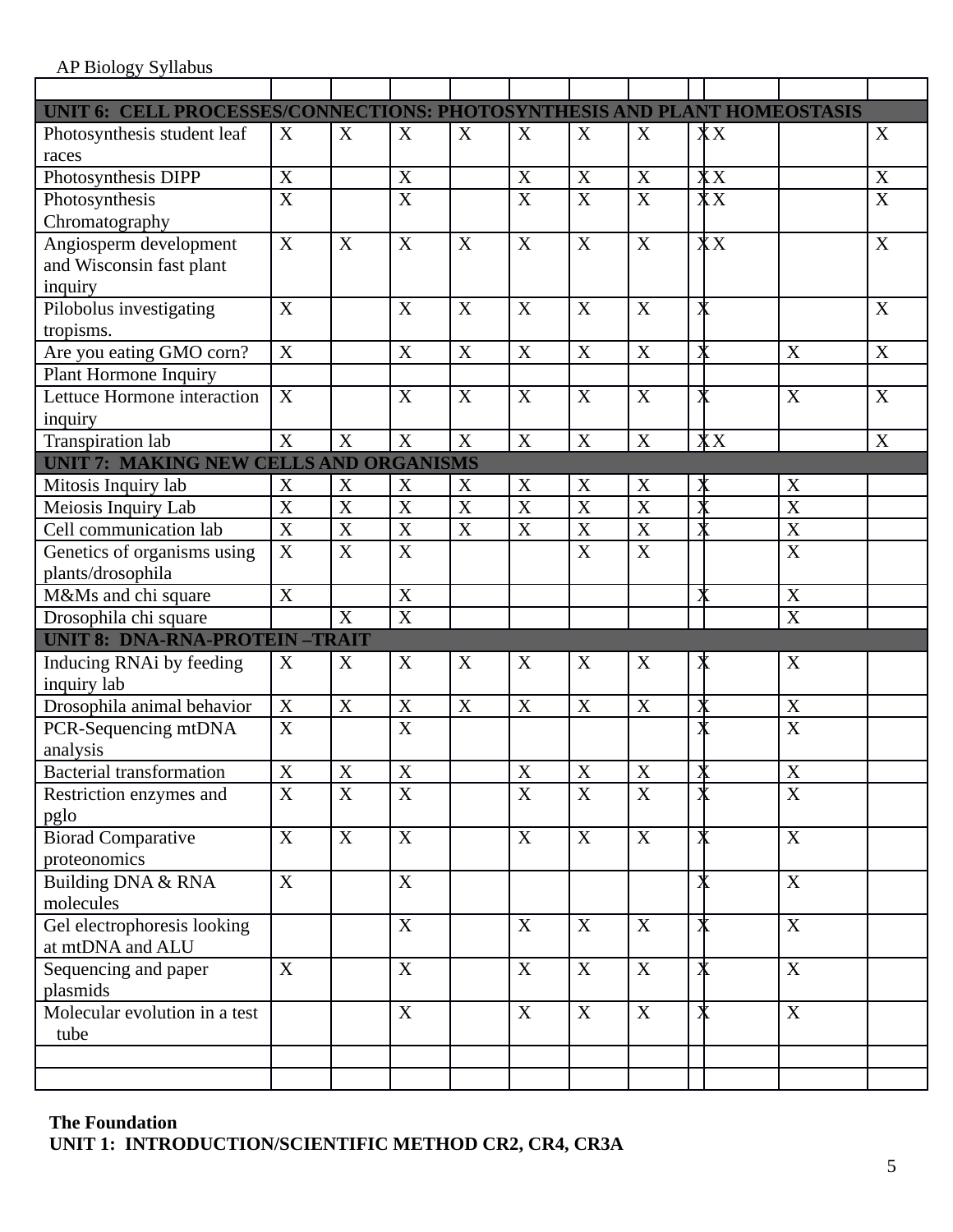Reading: Chapter 1, 3, 4, 5,Articles: Pesticides in streams, Pharmaceuticals in streams

Enduring Understandings: 2A,3A,4A,4B

Discussion Topics and Skills: Introduction to the four big ideas and enduring understandings; connecting the two together using posters. Essential questions are presented here to demonstrate how the big ideas cross the entire curriculum:

• How have scientists worked together to investigate the science behind the concepts of biology?

• How have scientists built upon the discoveries of other scientists to develop a more complete picture of the world around us?

- How are scientists able to test the validity of their ideas?
- How does human impact such as pesticides and pharmaceutical drugs affect streams?
- Explain how Biology, Chemistry and Physics impact one another in a stream.
- How is the word theory used in science verses English?
- What advances have been made in laboratory technology to allow scientists to simulate the natural world?
	- What is the affect of scientific research and technological innovations on society?

### **Process of science reviewed: [CR4a]**

- Scientific method, with emphasis on the fact that there is not ONE way to do science
- Explain what is meant by scientific theory
- Practice with data collection, analysis, and presentation
- Building Macromolecules
- 3D Molecular water chemistry
- Origin of Life inquiry

# **UNIT 2: EVOLUTIONARY BIOLOGY AND DIVERSITY CR2, CR3A, CR3B, CR3D**

 Reading: Chapter 22,23,24,25,26, 51,4.1,5 Enduring Understandings: 1A, 1B, 1C, 1D, 3C, 3B, 4A

- PBS NOVA What Darwin never knew
- Simulating the Darwinian theory- Natural selection and Darwin
- mtDNA analysis inquiry into looking at ancestry
- Population genetics and evolution lab
- Natural selection lab
- Gram staining and Microbiology forensic investigation
- Bacterial transformation lab
- Jelly bean genetics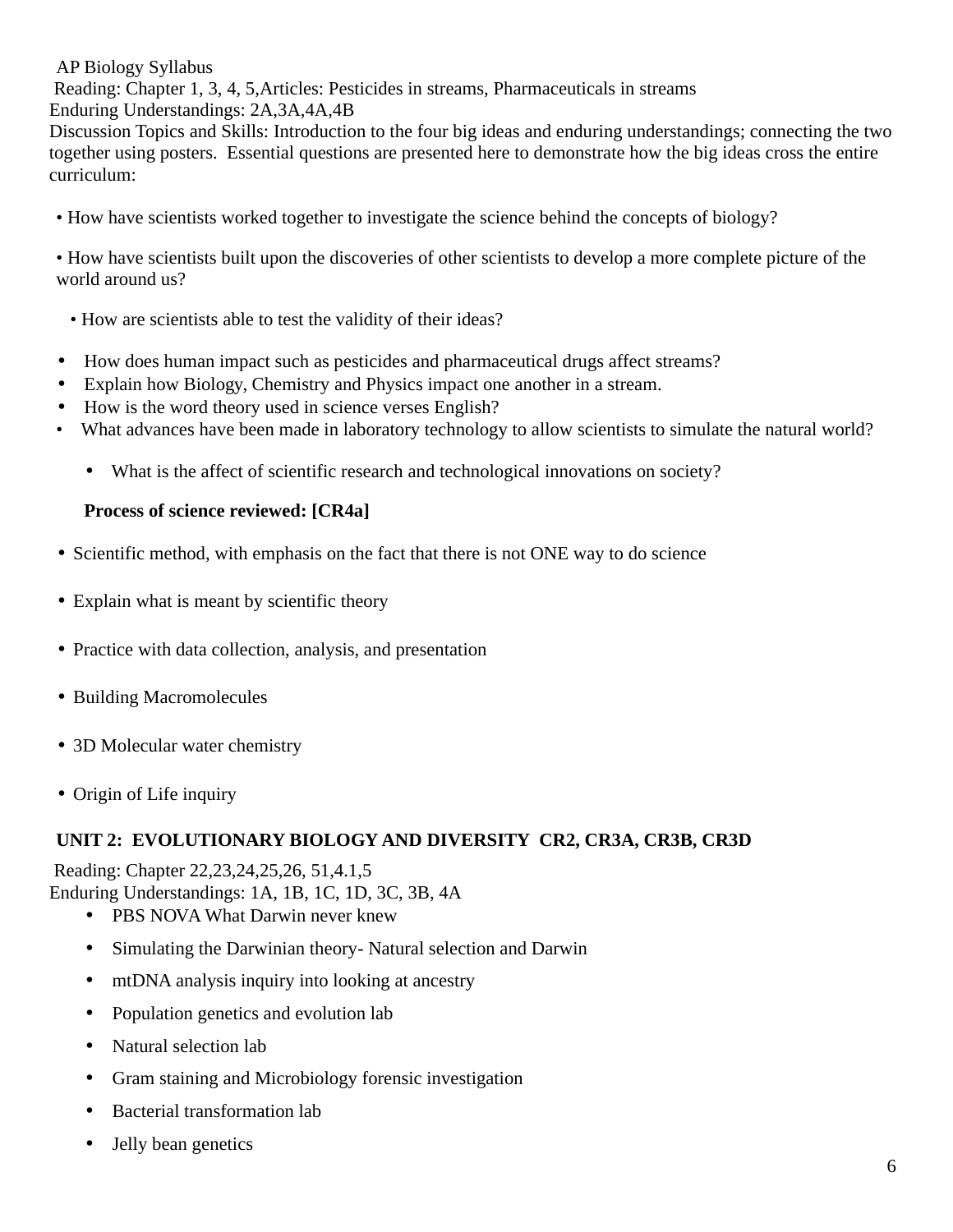- Biorad Comparative protenomics profiler
- The origin of life inquiry
- Playdough embryology

# **UNIT 3: ECOLOGY AND BEHAVIOR CR2, CR3D,CR4D, CR6**

 Reading: Chapters: 51-55 Enduring Understandings: 1A, 4A, 4B, 4C, 3E Discussion Topics and Skills:

- Species interaction inquiry lab
- Stream investigation looking for pollution
- 16s ribosomal DNA extraction to determin types of bacteria in a stream
- Mark and recapture lab
- Quadrat sampling lab
- Energy dynamics
- Ecology inquiry lab
- Biorad- Biofuel enzyme lab
- Enzyme catalysis lab

# **UNIT 4: INTRODUCTION TO HOMEOSTASIS AND THE ENVIRONMENT CR2, CR3A,CR3B, CR3**

 Reading: Chapters 6,7 Enduring Understandings: 2A, 2B, 1B, 1C Discussion Topics and Skills:

- Diffusion osmosis lab
- Cell structure and function
- How cell membranes work looking at active and passive transport with the U model
- Calculate surface to volume ratio in comparing cells of different sizes
- Compare cell communication processes in different types of organism
- Cell communication lab
- Plants and Animals

Define homeostasis in relation to the internal environment of an organism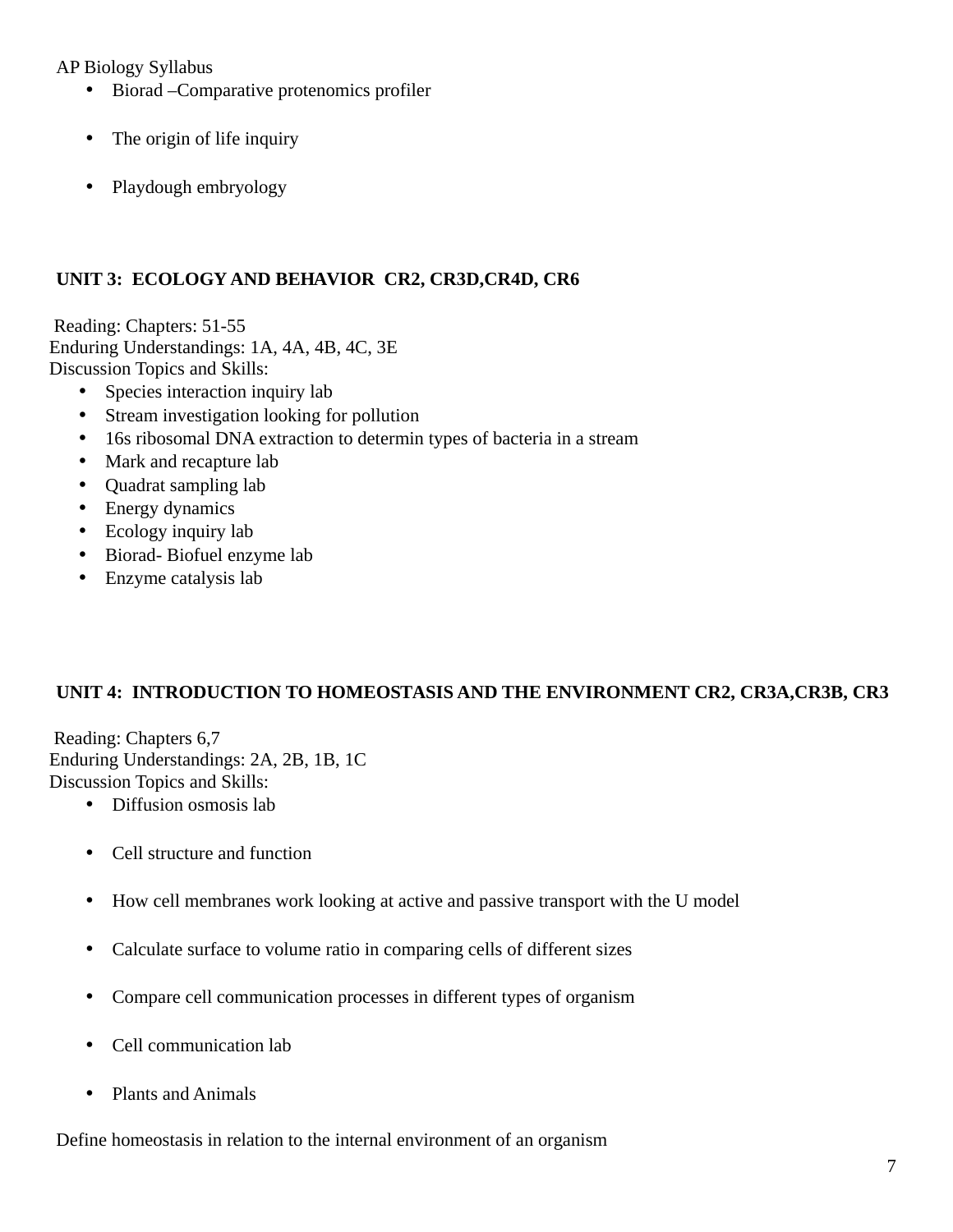AP Biology Syllabus Compare negative and positive feedback processes in a plant and animal

Explain apoptosis as a normal process

Evaluate data that are suggested to indicate circadium rhythms in organisms

### **UNIT 5: CELL PROCESSES/CONNECTIONS: RESPIRATION AND ANIMAL HOMEOSTASIS CR2, CR4B, CR5**

 Reading: Chapters: 9,40, 45, 43,48, 49.1,49.2 Enduring Understandings: 1B, 1C, 2A, 4B, 4A, 2C, 3E, 3B, 3D Discussion Topics and Skills:

• Looking at cellular respiration in plants and animals inquiry

### **UNIT 6: CELL PROCESSES/CONNECTIONS: PHOTOSYNTHESIS AND PLANT HOMEOSTASIS CR2, CR3A, CR4B, CR3B,CR3D**

 Reading: Chapters 35-39, 8 Enduring Understandings: 1B, 1C, 2A, 4B ,2D, 2E Discussion Topics and Skills:

- Cell surface lab
- Leaf races
- DPIP and chromatography lab
- Wisconsin fast plant lab
- Plant genetics
- Inquiry looking at the function of a gene in Arabidopsis thaliana
- Transpiration lab
- Pilobolus and phototropism
- Lettuce hormone interaction lab
- Plant hormone inquiry lab

### **UNIT 7: MAKING NEW CELLS AND ORGANISMS CR2, CR3C, CR4C, CR5,**

 Reading: Chapters: 12,13 Enduring Understandings: 1A, 2A, 3A, 4A, 3B, 3C Discussion Topics and Skills:

- Mitosis and Meiosis inquiry lab
- Genetics of organisms using drosophila and plants
- Sex in dish looking at c-ferns